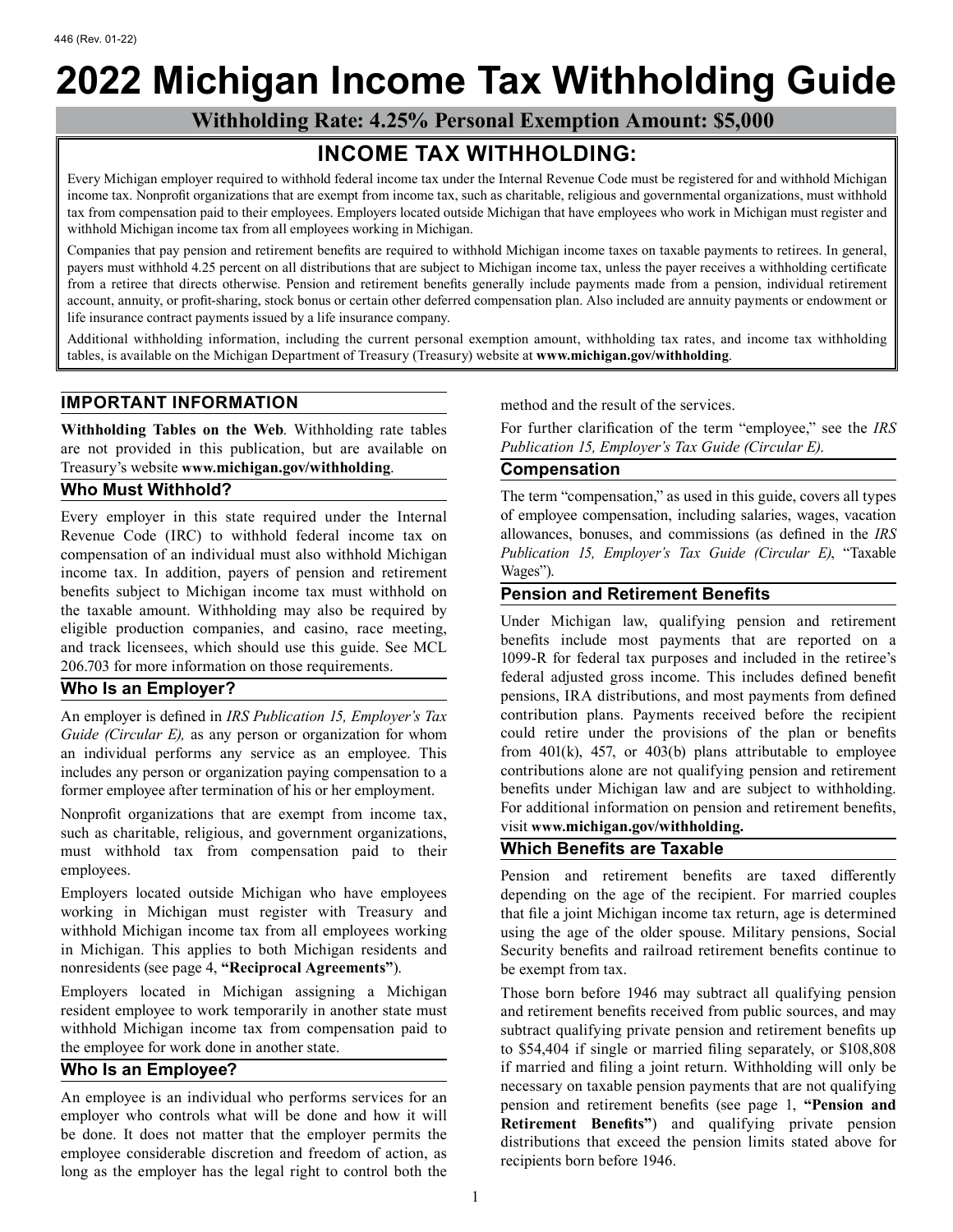Recipients born between January 1, 1946 through December monthly. If benefits are paid other than monthly, withholding is 31, 1952 are eligible for the Michigan standard deduction in only due on the amount that exceeds the recipients' deduction lieu of a deduction for pension and retirement benefits. The amount. Recipients who indicate on the MI W-4P they are pension withholding tables may be used to incorporate the married (withhold as single) should have withholding computed benefit of the standard deduction and generate the appropriate as if they are single.<br>withholding for recipients born in 1946-1952. If you received a M

Recipients who receive pension benefits from employment box 3, determine the amount of tax withheld using the direct with a governmental entity that was exempt from the federal percentage computation or the Pension Withhol with a governmental entity that was exempt from the federal percentage computation or the Pension Withholding Tables.<br>Social Security Act are entitled to larger deductions. More If you prefer to compute withholding directl information for plan administrators paying benefits from Withholding Formula that follows. employment that was exempt from Social Security is available Monthly Non-Taxable Deduction Amounts for those Born on the Treasury Website. During the Period 1946 and 1952:

For recipients born after 1952, all pension and retirement benefits are generally taxable and subject to withholding.

Recipients born after 1952, who received benefits from

employment with a governmental entity exempt under the<br>Social Security Act, and who have reached age 62 may deduct<br>up to \$15,000 in qualifying retirement and pension benefits.<br>Form 4927-SSA for those born after 1952 incorp subtracted from Michigan taxable income. Refer to Form 4927- **Example 2:** A married retiree age 72 (born in 1950)

Taxpayers born during 1953 through 1955 may choose to<br>deduct either (1) the personal exemption amount and taxable  $[$4,500 - $3,333.33 - ($416.67 \times 2)] \times 4.25\% = [$4,500$ deduct either (1) the personal exemption amount and taxable  $\begin{bmatrix} 84,500 - 83,333.33 - (8416.67 \times 2) \\ 8,333.33 - 8833.34 \times 4.25\% = 14.17 \end{bmatrix}$ Social Security benefits, military compensation (including retirement benefits), Michigan National Guard retirement For further information and examples, go to Treasury's website benefits and railroad retirement benefits included in AGI, or (2) at **[www.michigan.gov/taxes.](www.michigan.gov/taxes)**  a deduction against all income of \$20,000 if single, or \$40,000<br>
if filing a joint return. Taxpayers born during 1953 or 1954 can<br>
use Form 4924 and Form 5712 to determine the correct amount<br>
of withholding and/or estimate

**Employer Income Tax Withholding.** Determine the amount<br>of tax withhold using a direct percentage computation or<br>the withholding on Nonresident Gambling and Charitable the withholding tables provided on Treasury's website at **Withholding on Nonresident Gambling and Charitable <www.michigan.gov/withholding>**. The withholding rate is **Gaming Winnings.** Michigan withholding is required on all reportable winnings by nonresidents at Michigan casinos, 4.25 percent of compensation after deducting the personal and

**Pension and Retirement Benefits Withholding.** The withholding indexergences withholding rate is 4.25 percent after deducting the personal exemption allowance claimed on the MI W-4P. Use the applicable monthly withholding Withholding Tables for those born in 1946 through 1952 or the Michigan withholding is required on winnings from charitable<br>Michigan Income Tax Withholding Tables (Form 446-T) to gaming if federal withholding is required. C Michigan Income Tax Withholding Tables (Form 446-T) to gaming if federal withholding is required. Charitable gaming<br>calculate the appropriate withholding Pension administrators licensees required to withhold Michigan incom calculate the appropriate withholding. Pension administrators licensees required to withholding.<br>should follow the directions from recipients on any MI W-4P to register for withholding. should follow the directions from recipients on any MI W-4P received. **Fringe Benefits.** Reporting and withholding on fringe

Pension Withholding Tables incorporate the deductions of *Employer's Tax Guide, Circular E*. Examples of fringe benefits <br>\$20,000 for single or married filing separately and \$40,000 include 401(k) deferred compensation, pr \$20,000 for single or married filing separately, and \$40,000 include  $401(k)$  deferred competition, profit sharped contract the competition of the competition, profit sharped contract the competition, profit sharped contra for married and filing a joint return, assuming benefits are paid

If you received a MI W-4P from a recipient who has checked If you prefer to compute withholding directly, refer to the

| Personal exemption allowance\$416.67 |  |
|--------------------------------------|--|

SSA. receiving \$4,500/month with 2 exemptions would have the following withholding:

dependency exemption allowance.<br> **Reportable material properties** and **Reportable Dependency** of the **racetracks**, or off-track betting facilities. Reportable winnings are<br> **Reported** to the Internal Revenue

For recipients born during the period 1946 and 1952, the benefits follows federal guidelines as provided in the *Federal* Pension Withholding Tables incorporate the deductions of *Employer's Tax Guide, Circular E*. Example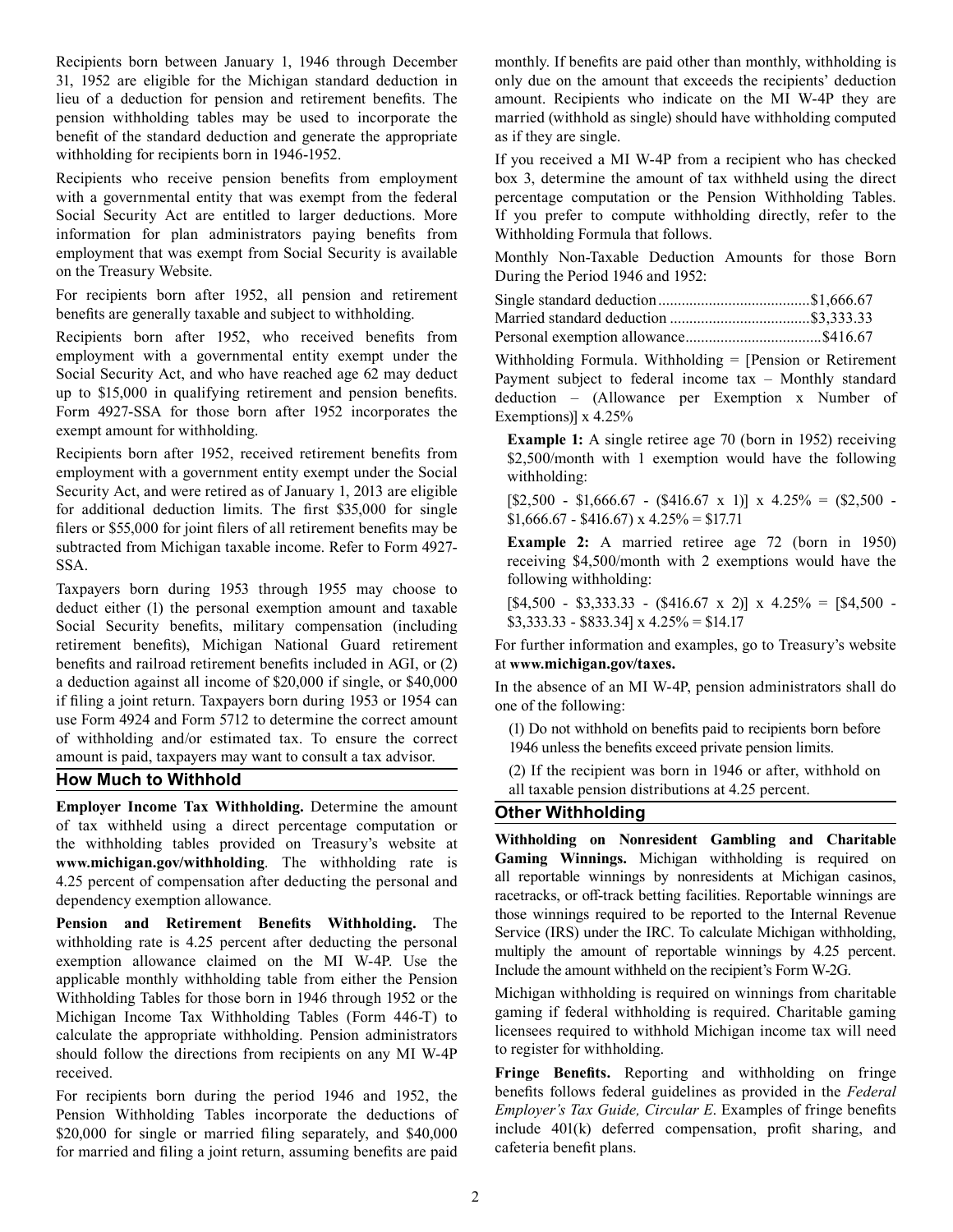**Supplemental Unemployment Benefits.** Taxpayers who receive **Wage Statements and Income Record Forms**  supplemental unemployment benefits but expect to not owe<br>Michigan income tax can claim an exemption from withholding<br>using form MI-W4.<br>W 2 W 2 C W 2G 1000 P 1000 MISC and 1000 NEC

using form MI-W4.<br> **Bonuses and Other Payments**. Bonuses and other payments of  $\bf{W}$ <sub>2</sub>, Employers required by federal law to file Form

registered for income tax withholding if the person: underreporting withholding on the original W-2, issue a

- 
- 
- 

Treasury offers an easy, secure, and convenient online Rule 206.22): registration process that is faster than registering by mail. 1) The employer may repay the amount withheld in error to Go to **mto.treasury.michigan.gov** and visit the Help Center the employee anytime within the same calendar year. The to access the e-Registration tutorial. You will receive a employer shall obtain a receipt from the employee and keep confirmation number of your electronic application submission. in business records. The employer may adju

with the IRS on their website **<www.irs.gov>** or by phone 1-800-829-4933. The Michigan employer identification 2) If the employer does not repay the employee as noted number is usually the same as the FEIN assigned by the IRS. above, the employee may claim a credit for the amount When acquiring a business you must register with Michigan withheld on their individual income tax return (Form MIand obtain a new FEIN. Do not use the FEIN assigned to the 1040).

payment(s) according to their filing frequency established a later paycheck and ma<br>by Treasury. There are 3 return filing options: Michigan payment due to Treasury. by Treasury. There are 3 return filing options: Michigan Treasury. Online (MTO), use of Treasury. approved Treasury Online (MTO), use of Treasury approved **W-2Gs.** Michigan casinos, racetracks, and off-track betting commercial or proprietary software, or paper filing (eligible facilities may be required to report winnings of, and forms only). The preferred method of filing and paying is withholding for, nonresidents of Michigan. See t [forms only\). The](https://mto.treasury.michigan.gov) preferred method of filing and paying is withholding for, nonresidents of Michigan. See the associated through MTO, however, printable returns are available at information in the "Other Withholding" sectio **<www.michigan.gov/taxes>**. information.

When completing return information using MTO, you may **1099s.** Persons required by the internal revenue code to issue electronically send a tax payment using checking or savings certain 1099 forms (specifically, 1099-R, 10 electronically send a tax payment using checking or savings certain 1099 forms (specifically, 1099-R, 1099-MISC, and account information or debit and credit card. Return and 1099-NEC) must file a copy with the State of Mic account information or debit and credit card. Return and 1099-NEC) must file a copy with the State of Michigan of each payment information can be transmitted in one or multiple form issued to a Michigan resident, regardles payment information can be transmitted in one or multiple form issued to a Michigan resident, regardless where the issuer<br>MTO sessions. You may also remit your payment outside is domiciled or where the resident's work or s MTO sessions. You may also remit your payment outside is domiciled or where the resident's work or services were<br>MTO using ACH Credit, or by completing a *Sales, Use and* performed. 1099 state copies must also be sent to M MTO using ACH Credit, or by completing a *Sales, Use and* performed. 1099 state copies must also be sent to Michigan if *Withholding Payment Voucher* (Form 5094), when you e-file a the form reports Michigan withholding. Fo *Withholding Payment Voucher* (Form 5094), when you e-file a the form reports Michigan withholding. For more information return and choose to pay by paper check.

For complete filing and payment information, visit **Due Dates.** State copies of most income record forms are due **www.michigan.gov/taxes**. Complete instructions to Treasury on or before January 31. The exceptions to this **<www.michigan.gov/taxes>.** Complete instructions to Treasury on or before January 31. The exceptions to this for registering and paying by MTO are available at general rule are paper filed Form 1099-MISCs, which are due for registering and paying by MTO are available at general rule are paper filed Form 1099-MISCs, which are due<br>February 28. and electronically filed Form 1099-MISCs, which

**Bonuses and Other Payments**. Bonuses and other payments of<br>
employee compensation made separately from regular payroll<br>
payments are subject to Michigan income tax withholding. The<br>
withholding amount equals the payment a **Who Must Be Registered?** *(Circular E), Employer's Tax Guide.* 

A person (including a company or other organization) must be **Correcting W-2 Errors.** If the error was due to • Is an employer. This may include in-state or out-of-state<br>employers. See page 1, "Who is an Employer?" section.<br>Mich Admin Code, R 206.33(3)(b), the employer can only<br>receive a refund if the original W-2 is recovered fro • Is under Michigan jurisdiction and is required to withhold<br>
Michigan tax from taxable pension and/or annuity<br>
• Is not under Michigan jurisdiction, but agrees to withhold<br>
• Is not under Michigan jurisdiction, but agrees

Michigan tax from taxable pension and/or annuity<br>payments.<br>**How to Register Exercise 1999 Exerce Exerce Exerce Exerce Exerce Exerce Exerce Exerce Exerce Exerce Exerce Exerce Exerce Exerce Ex** 

in business records. The employer may adjust their records If you do not have an FEIN, you must apply for one and deduct the amount refunded from the tax owing on his with the IPS on their website www.irs.gov. or by phone next return or ask for a cash refund.

previous business owner.<br> **Reporting and Paying Amounts Withheld** a substitute copy clearly marked "Reissued by Employer". a substitute copy clearly marked "Reissued by Employer".

All taxpayers must file return(s) and remit applicable If the withholding error occurs before a W-2 is issued, adjust navment(s) according to their filing frequency established a later paycheck and make the same adjustment

information in the "Other Withholding" section for more

about who is required to issue 1099s, see <www.irs.gov>.

February 28, and electronically filed Form 1099-MISCs, which are due March 31. Late filing is subject to penalty. Treasury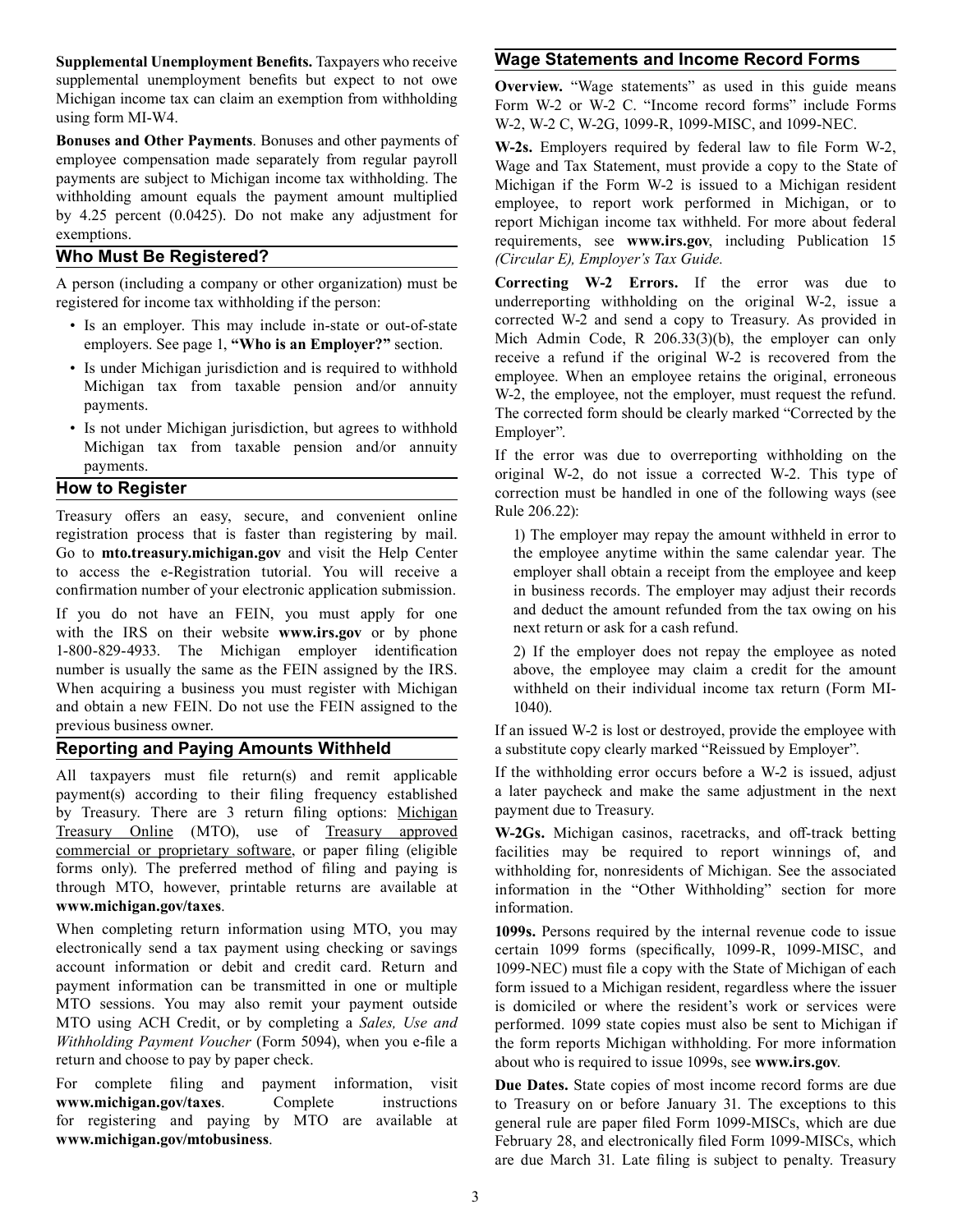does not have the authority to grant an extension of these due Michigan income tax return, but are not claimed on an MI-W4.

FIRE/CFSF Program. Michigan participates with the federal<br>
Combined Federal/State Filing (CF/SF) Program. This means<br>
that the IRS shares certain income record form information<br>
Any changes made to an MI-W4 makes the form that the IRS shares certain income record form information and Any changes made to an MI-W4 makes the form invalid.<br>
with Michigan automatically satisfying a Michigan taxnaver's any writing on the certificate other than en with Michigan automatically satisfying a Michigan taxpayer's Any writing on the filing requirement with Treasury The excention to this considered a change. filing requirement with Treasury. The exception to this **general rule is Form 1099-NEC. While Form 1099-NEC is** If you receive an invalid certificate, do not consider it to **included in the CF/SF Program beginning tax year 2021,** compute withholding. You must inform the employee who **Michigan requires the state copy be filed directly with** submitted the certificate that it is invalid and require the **Treasury. employee to submit a corrected MI-W4. If the employee does** 

advantage of this program, they must apply with the IRS and based on zero exemptions. If a prior valid certificate is in effect,<br>continue to withhold in accordance with the prior valid certificate. remit the eligible income record forms electronically through the IRS' Filing Information Returns Electronically (FIRE) **Sending Certain MI-W4 Certificates** provides guidance on this electronic remittance process,<br>including accepted forms and formats.<br>Michigan Tuckeyeve Orline (MTO). The state of the state of Claim ten or more exemptions, or

**Frequence is a Michigan Treasury Online (MTO).** Taxpayers and service<br>**Michigan Treasury Online (MTO).** Taxpayers and service and their compensation is exempt from withholding tax. providers that need to send state copies of income record forms directly to Treasury are encouraged to do so electronically Employers should **not** send to Treasury copies of exemption using MTO. Electronic submission is required for taxpayers certificates filed by: reporting 250 or more income record forms; however, <br>electronic submission is available to all taxpayers.<br>will be less than their exemption allowance.

There are two electronic remittance pathways in MTO for<br>income record forms. Option 1: send all income record<br>statements (1099s and W-2s) for a particular business through<br>the Sales, Use, and Withholding (SUW) Tax Service, Statement upload page. This portal requires a connection<br>between your personal MTO user profile and the registered • New hires, unless they claim ten or more exemptions or<br>business tax account Option 2: send W2 information business tax account. Option 2: send W2 information for claim they are exempt from white the second with the FEW2 Guest Service Newly Hired Employees". one or multiple businesses through the EFW2 Guest Service. This portal requires the file be formatted in EFW2 format, as • Copies of federal W-4s; for state tax, use this official MI-W4 regulated by the federal Social Security Administration. only.

all taxpayers reporting fewer than 250 income record forms tax return. Send the required copies to: to Michigan. Magnetic Media can be sent by mail. For more Michigan Department of Treasury information, refer to *Transmittal for Magnetic Media Reporting* Tax Technical Section *of W-2s, W-2Gs and 1099s to the State of Michigan (Form 447).* P.O. Box 30477

Paper Mailing. Treasury accepts paper filing from taxpayers Lansing, MI 48909 reporting <u>fewer</u> than 250 income record forms to Michigan to:<br>
Michigan Department of Treasury Lansing, MI 48930. Do not<br>
mail income record forms with the SUW annual return. Do not<br>  $\frac{1}{2}$ <br>  $\frac{1}{2}$ include a copy of the SUW annual return with this mailing. **Reciprocal Agreements** 

Every employer must obtain a *Withholding Exemption*<br>Certificate (Form MLW4) from each employee. The federal Michigan has entered into reciprocal agreements with the states *Certificate* (Form MI-W4) from each employee. The federal

dates.<br> **Michigan Filing Options: Income Record Forms** The MI-W4 enables employees to claim exemption from Michigan income tax withholding. Employees may claim Michigan income tax withholding. Employees may claim exemption from withholding only for certain reasons that are

In order for a taxpayer or their service provider to take not comply, withhold from the employee's total compensation advantage of this program they must apply with the IRS and based on zero exemptions. If a prior valid ce

- 
- 

- 
- 
- 
- 
- 

**Magnetic Media.** Treasury offers Magnetic Media filing to Do not attach MI-W4 forms to any Sales, Use, and Withholding

Employers located in Michigan must withhold Michigan **Employee Exemptions** income tax from all compensation paid to nonresident **MI-W4 Withholding Exemption Certificate** employees for work done in Michigan, unless covered by a reciprocal agreement.

W-4 cannot be used in place of the MI-W4. of Illinois, Indiana, Kentucky, Minnesota, Ohio, and Wisconsin.<br>This means that a Michigan employer will not withhold Michigan This means that a Michigan employer will not withhold Michigan<br>of personal and dependency exemptions allowed under Part<br>1 of the Michigan Income Tax Act. An employee may not<br>claim more exemptions on the MI-W4 than can be c